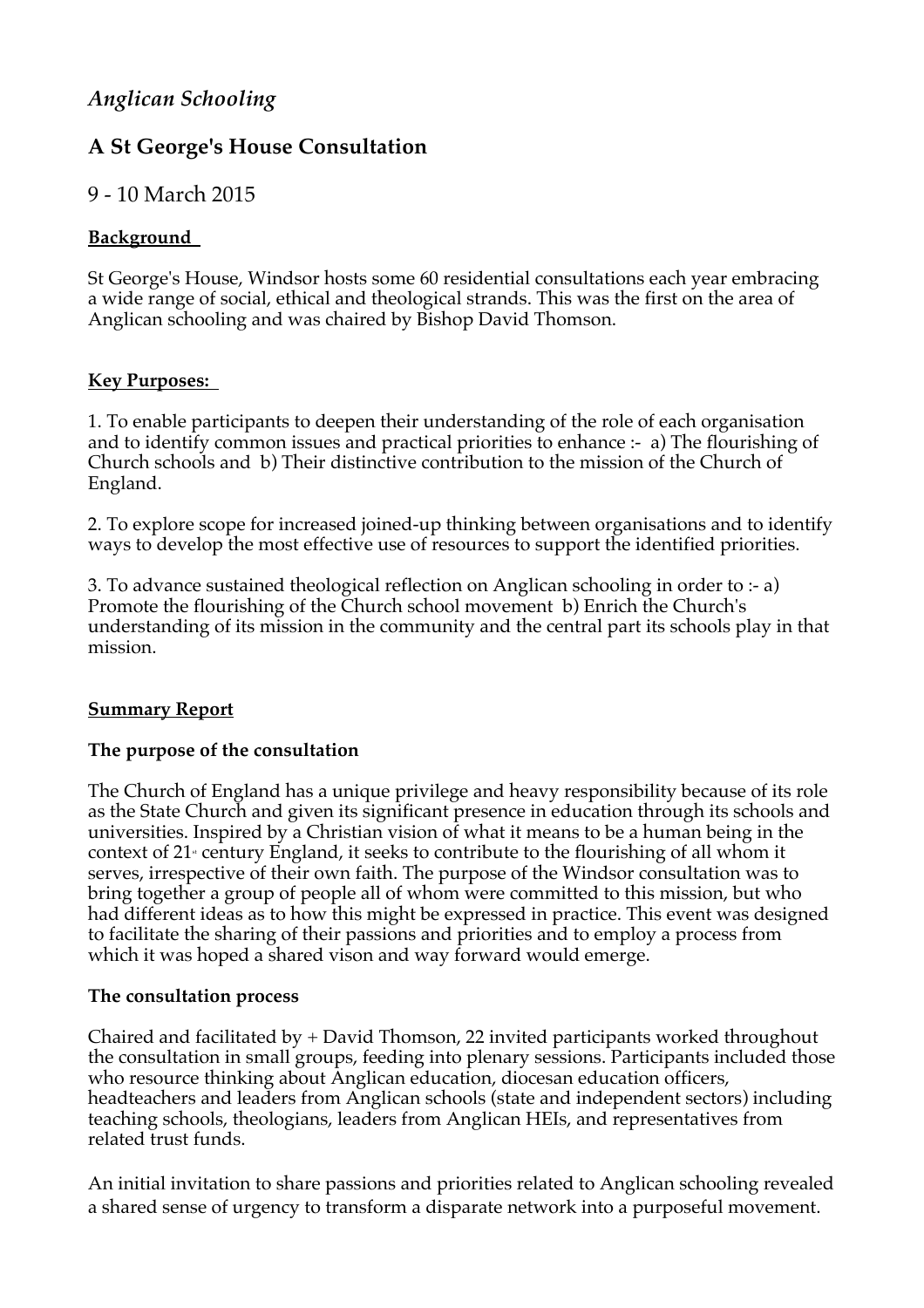This was further informed by input from Nigel Genders, Chief Education Officer for the Church of England, about the emerging vision and planning for a national 'Institute', which, it was agreed, could play a significant part in any future movement. The lack both of existing, relevant theological thinking and of an academic literature in relation to Anglican schooling were identified as fundamental issues needing to be addressed. Participants welcomed the establishment of the new theology group to underpin the 'Institute', chaired by Professor David Ford. They also recognised the diversity of contributions which are already being made, but noted that, in this respect, the Church HEIs are an untapped resource.

Participants recognised the challenge of offering a distinctive Christian education in a plural society. They suggested that, in such a context, the existence of church schools poses challenging questions for the Church about their role and about the provision of the necessary resources for their work to be developed, secured and sustained into the future. Whether this is an addition to, or fits within, the Archbishop of Canterbury's three key priorities of prayer, reconciliation and evangelism, was a question raised.

There was an agreed perception that this is a key moment in Anglican schooling's historical narrative, indeed for religion in the public square. Participants were therefore encouraged to think afresh about reframing and reconceptualising identified possibilities and aspirations.

#### **The consultation participants subsequently prioritised and worked on four major themes:**

## **1. Communicating the vision**

In relation to the development of a vision for an Anglican schooling movement, with an intellectual and theological foundation, participants recognised the need for key messages to be identified, clarified and articulated in forms which could be transmitted to diverse audiences. Messages relating to learning, wisdom, beliefs, virtues, character and the curriculum, centring on the formation of both pupils and staff, were all discussed.

Detailed work is essential to identify the audiences to which the vision will be communicated, and the form which that will take. The new national 'Institute' is likely to be the main communications platform, relating directly to a teachers' / leaders' network in schools. From there, as exemplars become available to reify the messages, a grassroots movement using social media, blogs etc. would hopefully grow as teachers become enthused and embrace the vision. The Education Division will need to work closely with the Ministry Division of the Church of England to establish and ensure communication with clergy. Communicating beyond church schools and churches was not discussed, but is recognised as crucial for the future of the movement.

### **2. Developing people**

Developing people is directly linked to developing a vocation to be involved in Anglican schools, whether laity or clergy. This could range from the local situation to the national. It will include pupils, teachers, leaders, headteachers, systems leaders, teacher trainers or mentors in a teaching school, governors, chairs of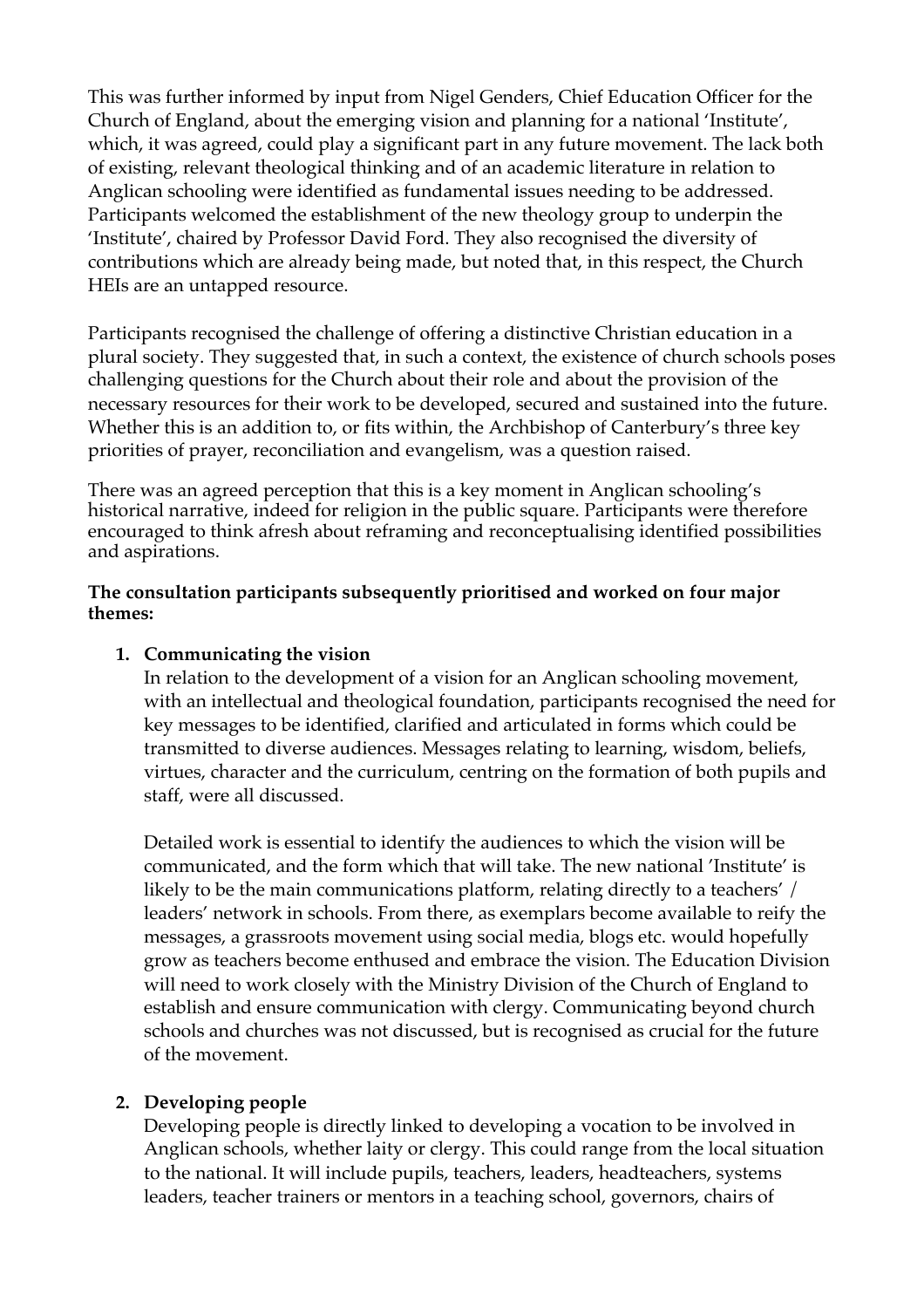governors, church members, parish clergy, chaplains, diocesan education staff, other diocesan staff, archdeacons and bishops.

A 'spiral curriculum' was described with modules relating to purpose, mission, beliefs, pedagogy etc which could be centrally developed and locally delivered. The national 'Institute' would have a central role in this.

Participants believed that developing people starts with **recruitment**, working with young people in schools and churches, and adult church members, transmitting the concept of a professional vocation and vision and enthusiasm for involvement in Anglican schooling. For teachers in training, whether at Anglican teaching schools, SCITTS or in HEIs, for newly qualified teachers in Anglican schools and for governors, there needs to be opportunity for **formation**, both through particular modules within courses and through special opportunities and events.

Opportunities through CPD for **nurturing growth** must follow, and also be available to existing teachers, middle and senior leaders. Similar opportunities for continuing replenishment and nurture should be available for systems leaders, chaplains and governors.

Envisioning clergy with the concept of church schools as an integral part of the Church's mission will require involvement in initial training for clergy, together with ongoing developmental training. Once clergy catch this vision for mission, they in turn will inspire and support their church members to be involved in Anglican schools in a variety of capacities.

### **3. Opportunities and resources**

It was felt that the opportunities lie in the networks that already exist; the job to be done is to 'join all the dots'. The Church itself may not necessarily be the first port of call; secular networks may be the way forward. Our modus operandi should be one of seeking to contribute to the flourishing of all not of securing influence for a lobby position. It is important to stimulate grassroots actions and to facilitate networks that are already there like AASSH, and not just rely on centralised initiatives. The process experienced by the participants in this consultation needs repeating with practitioners. In this, timing and coordination will be very important, as will cooperation between agencies, particularly the dioceses and the free schools. In relation to free schools, research to enable the development of targeted bids based on sound demographic data will be needed so that properly coordinated and resourced bids can be developed.

### 4. **Theology and pedagogy**

This group wanted to emphasise that theology in the Church school should be regarded as part of the everyday conversation of school life and not as a specialist activity for particular people on sharply demarcated occasions. Indeed it should be an activity of every Christian teacher. An appealing idea was that pedagogy could be tied to theology through the notion that schools are places where wisdom develops. James KA Smith's notion that theology is essentially about what we desire and not what we think was also thought to capture something important.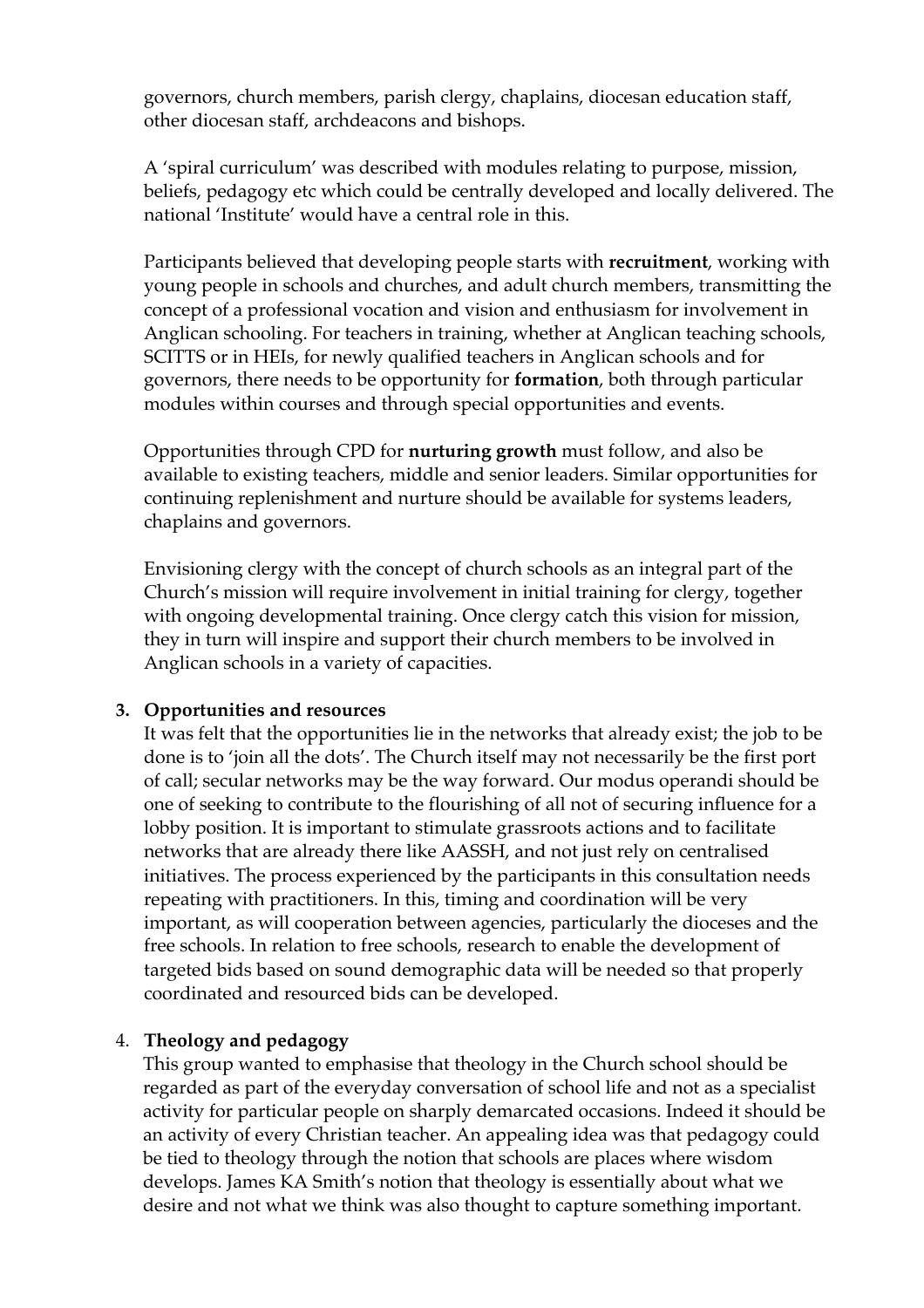Within the group an example of current theological work on John's Gospel as drama was shared by David Ford. The group discussed how it could support teachers in doing daring theologically improvising work following Jesus' injunction 'to do as I have done'. Similarly Andrew Wright talked about the critical realism project at Kings College, London and Tatiana Wilson about the work that she had done on theology for leadership for the National Society.

It was suggested that John Hull's work on Christian learning was worth re-visiting in thinking about why people struggle with thinking theologically in educational contexts. The counter-cultural nature of the activity of doing theology in education should not be under-estimated. David Ford pointed out that Job's friends did theology in an 'indicative and imperative' manner. This was not the model to follow, although it probably concurs with many teachers perceptions of theology! Rather we should aim for clarity of language which draws all into the act of doing conversational theology as part of their professional work.

#### **Conclusion: The Way Forward**

The suggestions can be grouped in three categories.

#### **a) Building the movement**

In building a movement, creating what was termed the 'John Lewis mentality' was thought to be central. A foundation stone of this will be developing a clear sense amongst the many stakeholders in Anglican schooling, of what it means to be a partner, having an investment in a shared identity and owning the mission. This will entail working closely with existing networks and encouraging collaborative and cross- network working, rather than setting up what is perceived as a new and independent initiative being imposed from the outside. At the same time it is important not to let existing structures limit the thinking; out-of-the box creativity is required. Certainly it will be important to identify and build strategic alliances. Our aim should be both to light new fires and fan existing ones in the cause of God's work in education.

The primary task is to develop a compelling message and to tell stories that capture people's imagination for that message. The focus of that message should be the formation of young people inspired and equipped for the task of the wise transformation of the world.

#### **b) Changing the conversations**

Central to the task of building a movement is changing the nature of the conversations that people have about schooling. Two key elements of the required reframing would be putting excellence in learning at the centre of the conversation and encouraging theological reflection on that. At present it tends to be achievement talked about in positivist secular ways that holds people's attention. The development of the current values discourse into a virtues discourse, which values character development and is framed by the Christian Story, is probably very important. This new conversation will need to model the way in which the Christian faith is a significant resource for education so as to counter the current perception that anything religious is a potential threat.

#### **c) Strategy and resources**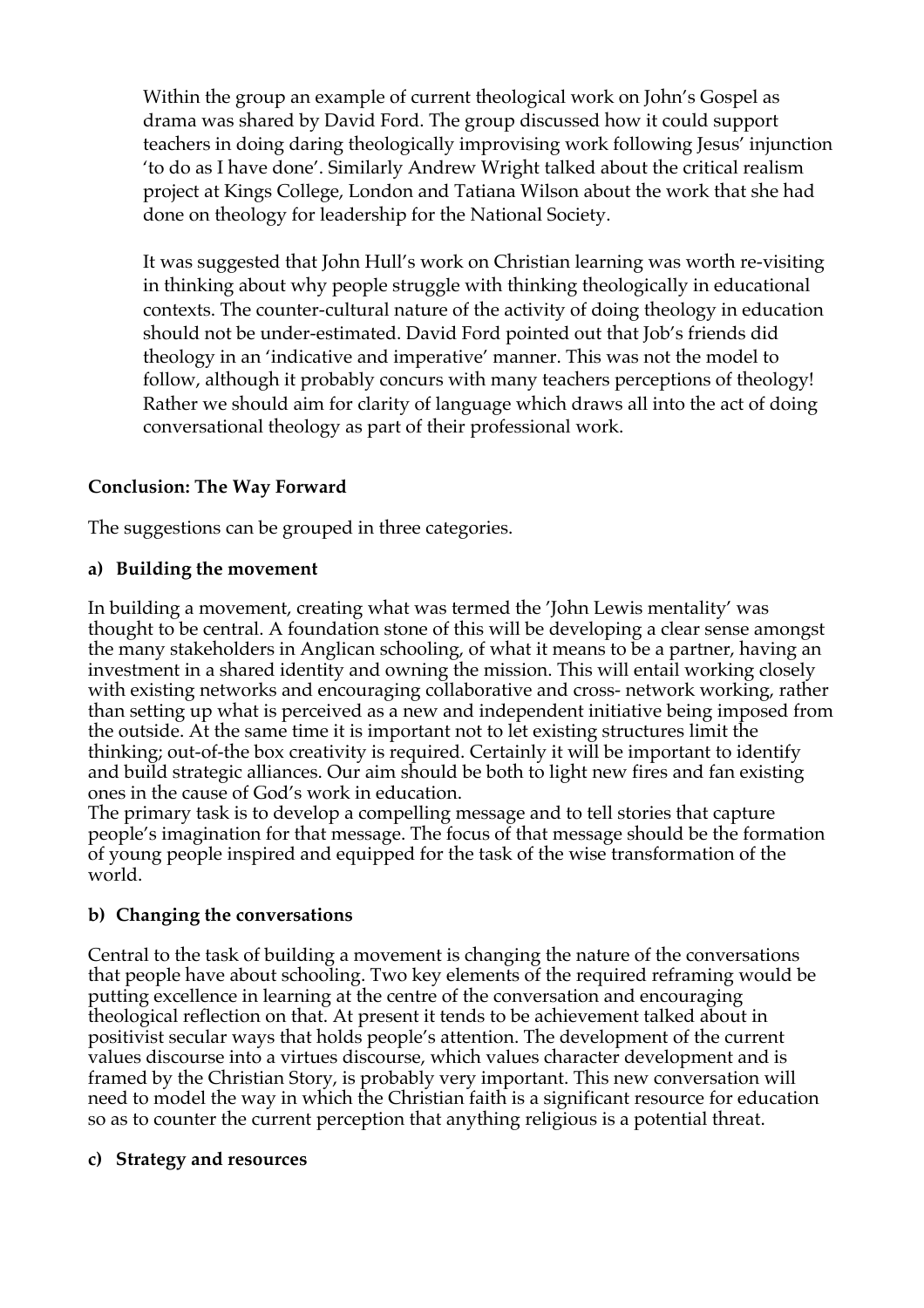Finally there needs to be careful thought given to how these aspirations translate into a strategy that uses the opportunities and meets the challenges of the current context. Offering inspirational examples and case studies was thought to be very important in this, as was harnessing the potential of social media. Identifying gaps where the Church could provide inspirational schools of excellence was suggested as one potentially important strategy.

Trevor Cooling/ Alison Farnell, March 2015

## **Consultation Participants**:

- Helena Arnold, Director of Education, Diocese of Gloucester
- Joy Carter, Vice Chancellor, University of Winchester
- Bridget Cass, Executive Officer, The Jerusalem Trust
- Priscilla Chadwick, Chair, Association of Church College Trusts
- Trevor Cooling, Director, National Institute for Christian Education Research
- Tim Elbourne, Director of Education, Diocese of Chelmsford
- Alison Farnell, Convener, Grove Education Series
- David Ford, Regius Professor of Divinity, University of Cambridge
- Nigel Genders, Chief Education Officer, Church of England
- Elisabeth Gilpin, Headteacher, St Mary Redcliffe and Temple School, Bristol
- Malcolm Green, Executive Officer, Keswick Hall Trust
- Derek Humphrey, Secretary, Hockerill Trust
- Catherine Nancekievill, Director, Church Schools of Cambridge Trust
- Martin Seeley, Principal of Westcott House, Bishop designate of St Eds and Ips
- John Shortt, Professorial Fellow in Christian Education and Theology Liverpool Hope University
- Mike Simmonds, Education Consultant
- David Thomson, Vice Chair, National Society Bishop of Huntingdon Acting Bishop of St Edmundsbury & Ipswich
- Jeff Williams, Director of Education, Dioceses of Portsmouth and Winchester
- Tatiana Wilson, Education Officer, Diocese of Exeter
- Andy Wolfe, Vice Principal, The Nottingham Emmanuel School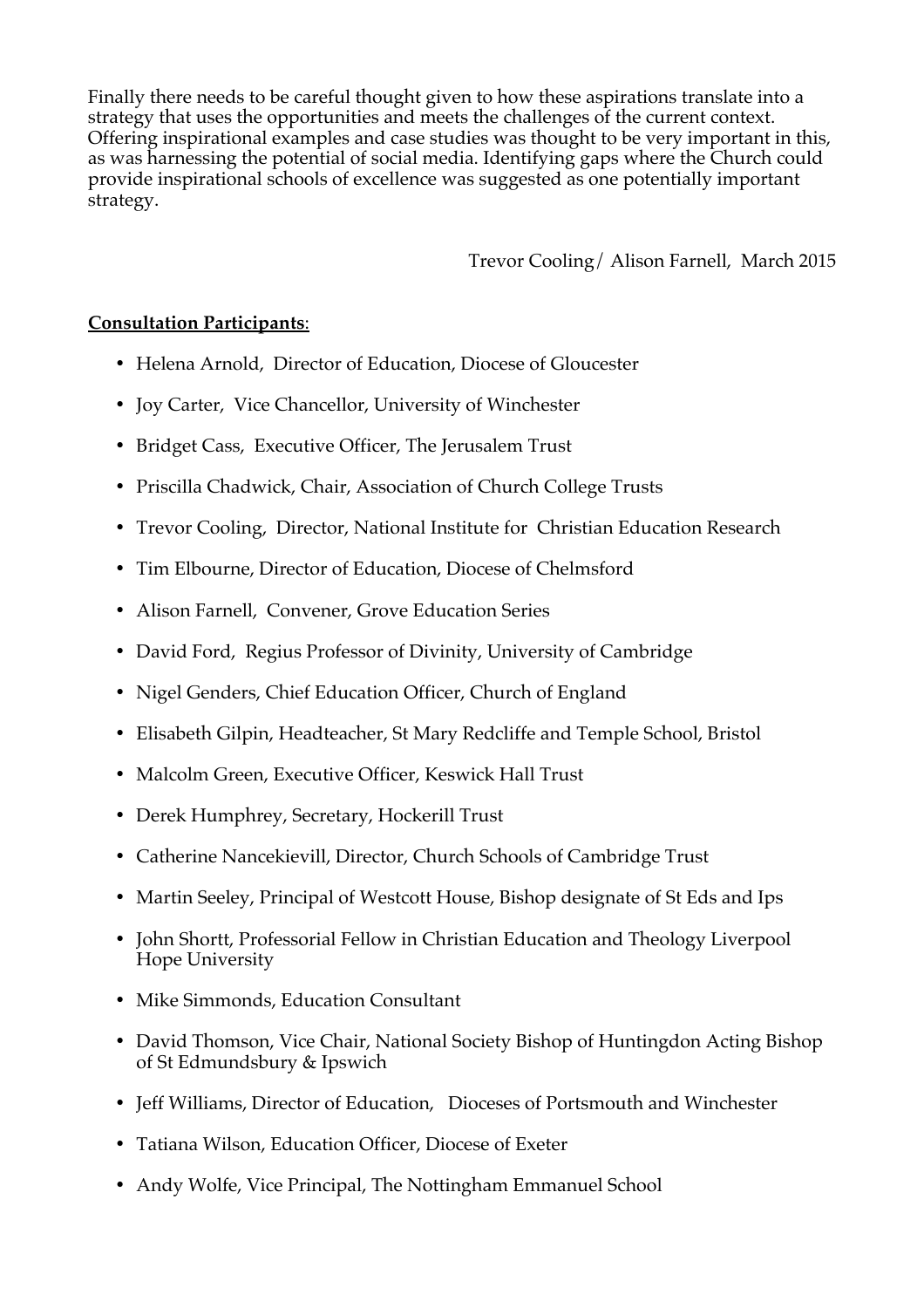- Andrew Wright, Professor of Religious and Theological Education, King's College, London.
- Chris Wright, Director of Education, Woodard Foundation

## **Consultation Background Paper**

The 'Dearing Era', the decade following publication of The Way Ahead: Church of England Schools in the New Millennium in 2001 brought in its wake a renewal of confidence in the value of Church schools. In establishing this review, the General Synod had affirmed Church schools to be 'at the centre of the Church's mission to the nation'. The report commended the notion that Church schools should be 'distinctive and 'inclusive' and live by as well as teach 'Christian values'.

New denominational inspection frameworks and a website,

http://www.christianvalues4schools.org.uk/ were developed in the light of this. The report had commended increasing where possible total school provision, especially in the secondary sector. Thus, new Church schools were established some of them among the first wave of academies. Dearing had stressed also the importance of good leadership and teacher formation and a number of initiatives attempted to address that challenge. The period has been described as 'an exciting time for Church schools. In many respects the Church re-discovered its schools' (Elbourne, 2013, p. 239).

A decade later, the National Society initiated a new review and the Chadwick report was published in 2012 (Church of England, 2012). A main thrust of the report was to focus attention on the need to organise and develop, especially in dioceses, systems better to address the challenges created by the government's reforms since 2010. These included the radical extension of the academy programme, changes to the role and resources of Local Authorities and sharper emphasis on 'standards'. This time there was a funded follow-up process that enabled the production of a number of additional documents in the light of the main report. They included resources for local reviews of Diocesan Boards of Education (Church of England, 2013), and to support Rural Schools (Church of England, 2014). The Christianity Project has been commissioned with the intention of improving the quality of subject teaching of Christianity. External funding has enabled a number of additional projects such as to resource the training of school governors and address the underperformance of disadvantaged pupils.

Whilst the National Society is able to co-ordinate such efforts and influence those of Diocesan Boards of Education, it does not have a remit to directly co-ordinate the projects and initiatives of others or to dictate agendas. The Church of England is not a centrally managed organisation and its educational provision reflects this. Church of England schools, universities, charities and trusts work hard to advance projects but often work independently of each other. Also, there are many organisations committed to advancing 'Christian education'.

Many have Anglican roots but they are not denominational bodies. The English and Welsh maintained schools systems have evolved in particular ways resulting in very particular partnerships between Church and State. For many decades ours was described as a 'dual system' – voluntary and state schools side by side within a single overarching settlement largely shaped by the 1944 Education Act. Recent reforms, notably the proliferation of academies and academy groups and chains have introduced new levels of diversity, radically altering that landscape. Nevertheless, the fundamental principle abides; that our maintained system includes a very significant proportion of voluntary schools with a designated religious character.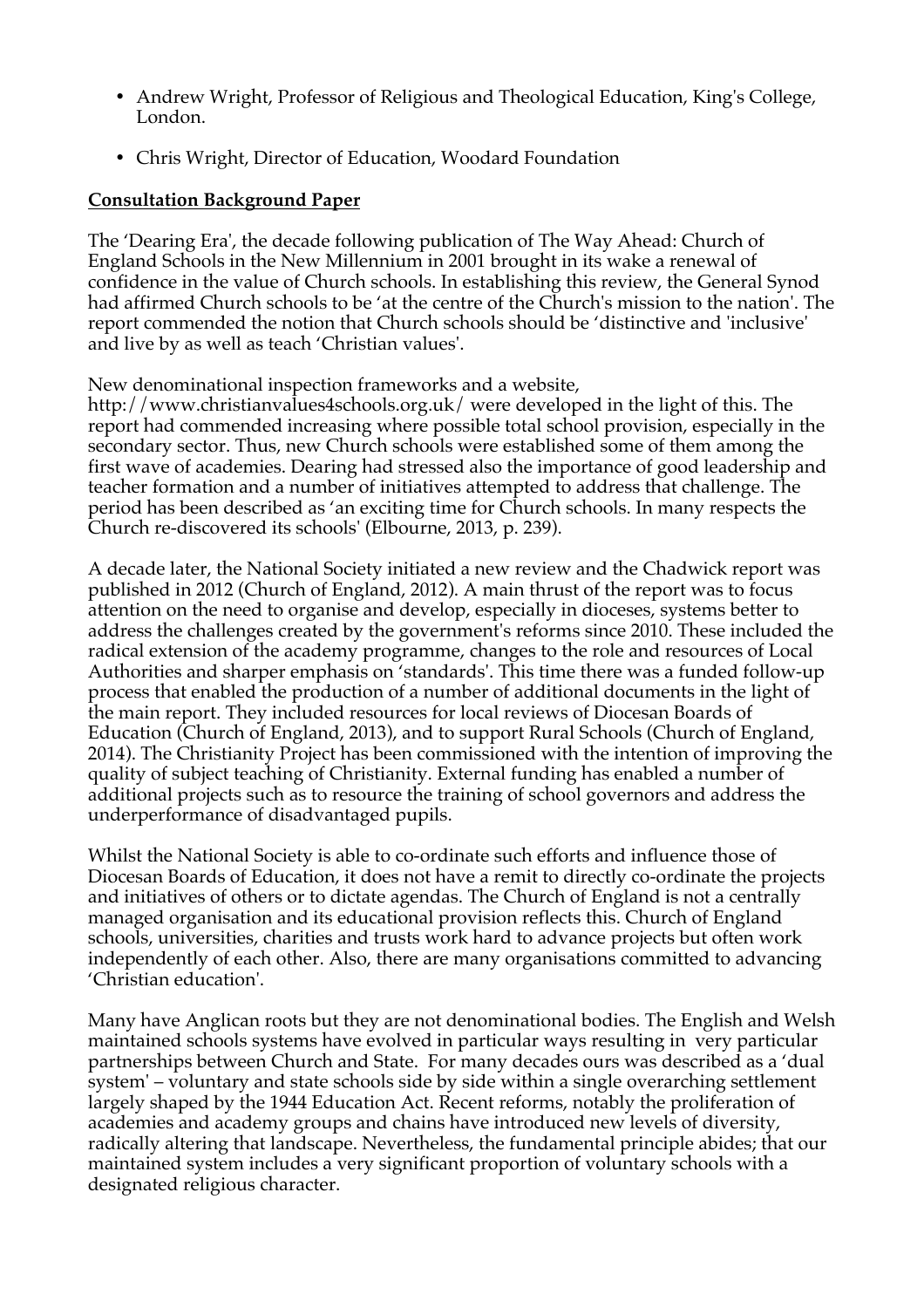Serving about one million pupils, the Church of England's maintained schools represent the single largest point of direct and structural collaboration between the Church and State. This brings considerable challenges as well as opportunities. To maintain our 'place at the table', the Church, like other providers has to adapt quickly to changes in government policies and programmes and is judged on its successes and outcomes in public assessments. In one sense it has considerable resources with which to do this; its diocesan teams, its network of universities, its 22,500 directly appointed foundation governors, its charities and trusts and, of course, its 4,700 schools themselves.

However, it remains a key challenge how best to harness this capacity, not just to meet expectations imposed upon it, but to influence and shape policy across the system of which it is such a significant part. It is hoped that this Consultation will assist this process and contribute to an important initiative the National Society is taking in 2015, described below.

The Church's place and freedom in the publicly funded schools system is not uncontested. Secularist campaigners have become increasingly strident and organised over the last fifteen years. It is inevitable that a Church operating in the public domain, using public funds and engaged in formational educational activity with children and young people will attract significant attention from those committed to its relegation to the private domain and to attacking its tenets. Whilst there is little evidence that secularisers yet enjoy overwhelming popular support in their campaigning against 'faith' schools, it is important that the public square is not left to them and that Christian apologetic and the Church's vision in continuing its educational involvement is effectively understood and communicated. The current climate of anxiety over 'extremism' and upholding 'British values' makes this especially crucial.

Schools are under increasing pressure as pupils find themselves negotiating complex local and global issues simultaneously, and the system provides precious little resource to equip them for this journey. If we are to offer a meaningful framework on which schools and students can build a response, it is important that the Church of England's education system regains a confidence about its vision and purpose.

Perhaps the Church's collective presence in education and school provision is most aptly described as constituting a purposeful 'movement' than a tightly co-ordinated organisation. It operates as a network of institutions and groups working toward its objective rather than as a single functional structure with local delivery units. Nevertheless, to be as effective as possible, there is an enduring need for the movement as a whole to reflect constantly on its purposes and priorities and to be purposeful in marshalling its collective resources towards such priorities. 'No movement remains static, certainly if it is alive and effective in engaging with the society in which it operates' (Worsley 2013 p.255).

This implies that activity is underpinned by continuous theological reflection around the nature, purpose and what constitutes effectiveness in Anglican schooling. If Church schools are 'part of what the Church is rather than just one of the activities the church does' (Elbourne 2009, p.27), it will prioritise ongoing reflection on schools' missiological purpose. It has been suggested that Church school ministry (in the sense of the whole lived out servanthood of Church schools) is an exercise in contextual theology intended both to 'bring persons into an encounter with God in a manner that is open, honest and respects their freedom' and that this 'cannot be separated from the pursuit of the common good' (Wright, 2013 p.198). This aligns the work of Church schools closely to three of the Quinquennial Goals of the Archbishop of Canterbury: of growing the church; contributing to the common good; and re-imagining ministry (Welby, 2013).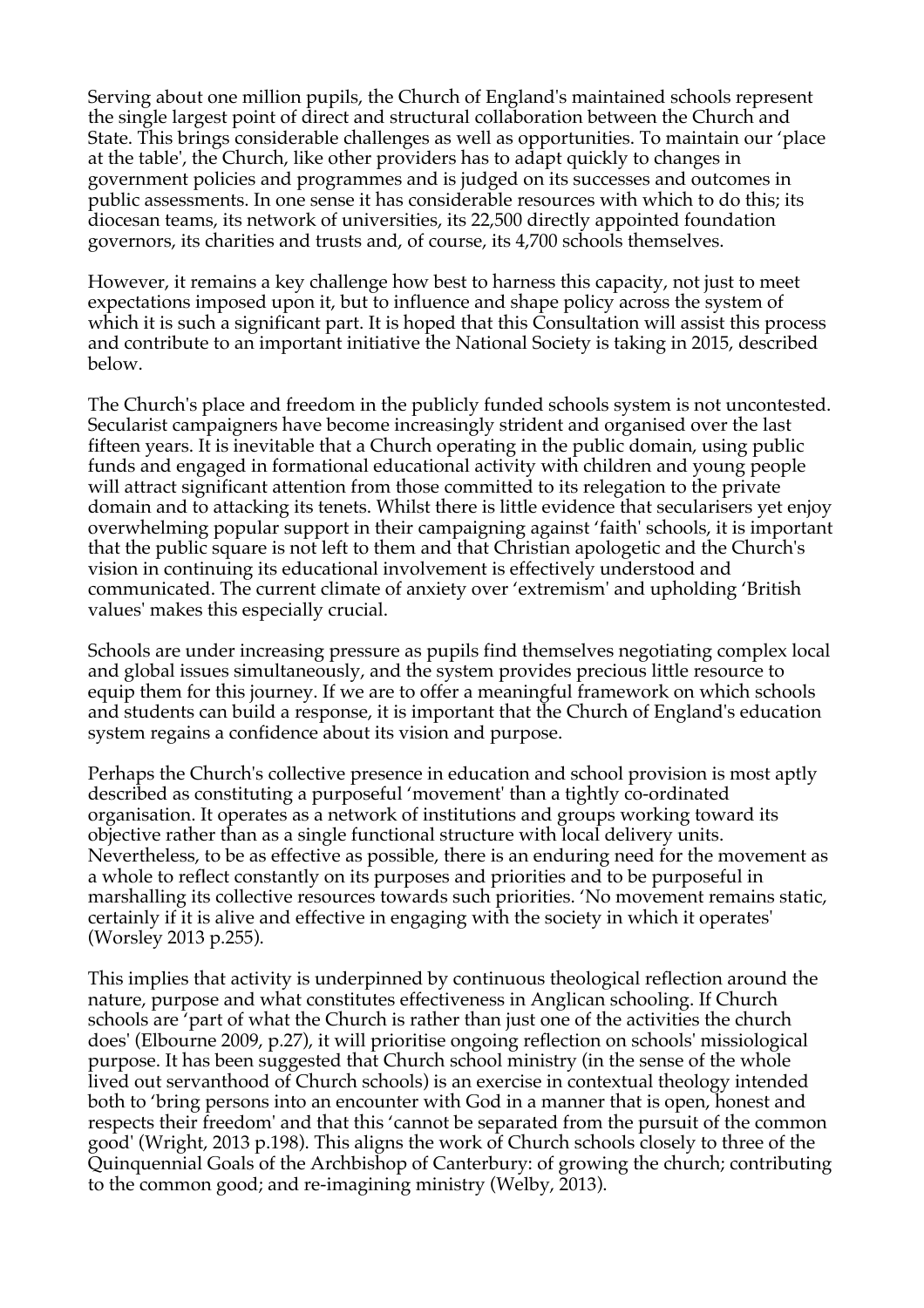Schools express and live out formational narratives through their common lives and through what is taught and the ways the curriculum is shaped and taught. The vocation of Church schools is to align all those narratives with the Gospel rather than simply 'dropping Christian ideas into the machine' (Smith, 2009). A Church school's 'distinctiveness' is concerned not with emphasising its difference from other schools, but in cultivating dynamic practice that is rooted in Christian identity. 'We need to combine good strong roots, a robust sense of church and school alike as Christian or "in Christ", with a very open door, always inviting but never forcing, leaving room for questioning, doubt, disagreement, journeying and just looking.' (Thomson, 2014)

Theological reflection on Anglican schooling is crucial to the enrichment of schools themselves and for the vocational development of those who work in them; their leaders, teachers, governors and others. But such reflection has much to teach the Church itself about God's mission in the community. The Church of England's mass school movement had its genesis in the formation of the National Society (for the Education of the Poor in the in the Principles of the Established Church) in 1811 and celebrated its bi-centenary in 2011.

Among the events to mark that anniversary were two events organised by individuals through external sponsorship; The 'Watson Symposium' that resulted in publication of Anglican Church School Education (Worsley, 2013) and a pioneering international consultation on Anglican schooling in London and Cambridge which drew delegates from around the world. From these events it was hoped that in time longer term networks might be established, perhaps within the structures of the Anglican Communion itself, to sustain and invigorate theological reflection on the multi-faceted subject of Anglican schooling. It is intended that this Consultation will draw on the perspectives and experiences of its participants in a reflective process for mutual benefit, but that ways of furthering that vision might be explored too.

Dramatic changes to the education landscape have resulted in greater flexibility over structures, an encouragement for diversity and imagination, the devolution of teacher training systems and a renewed emphasis on governance. These are all areas where the Church should come forward with positive ideas and make a significant contribution.

However, many headteachers around the country are frustrated. They have a clear sense of the distinctive kind of education they wish to offer – providing rigorous academic foundations and preparing young people for a world of work, whilst exploring their identity as human beings and enabling them to flourish and build relationships that improve society. The problem headteachers articulate is that, even with all the changes our schools have little control over how teachers are trained. They have to take what they're given, or get more involved in running school-based training courses like School Direct, but that is not easy for a small rural primary school. In essence, the Church can be proud of a prophetic vision for education, but currently has little power to do anything about it across all its schools. Diocesan leaders and church appointed foundation governors report that they find it difficult to recruit school leaders who share a vision for education which goes beyond the latest Ofsted framework or DfE initiative.

The way forward the National Society is currently developing to face the challenge is simple but ambitious. It aims to build the Church's capacity with a Church of England Institute of Teaching and Educational Leadership.

This will draw together the huge network of schools, dioceses, universities and parishes in a way that enables the movement to articulate more clearly the Church's vision for education. It intends to provide the means to recruit, train, nurture and develop the